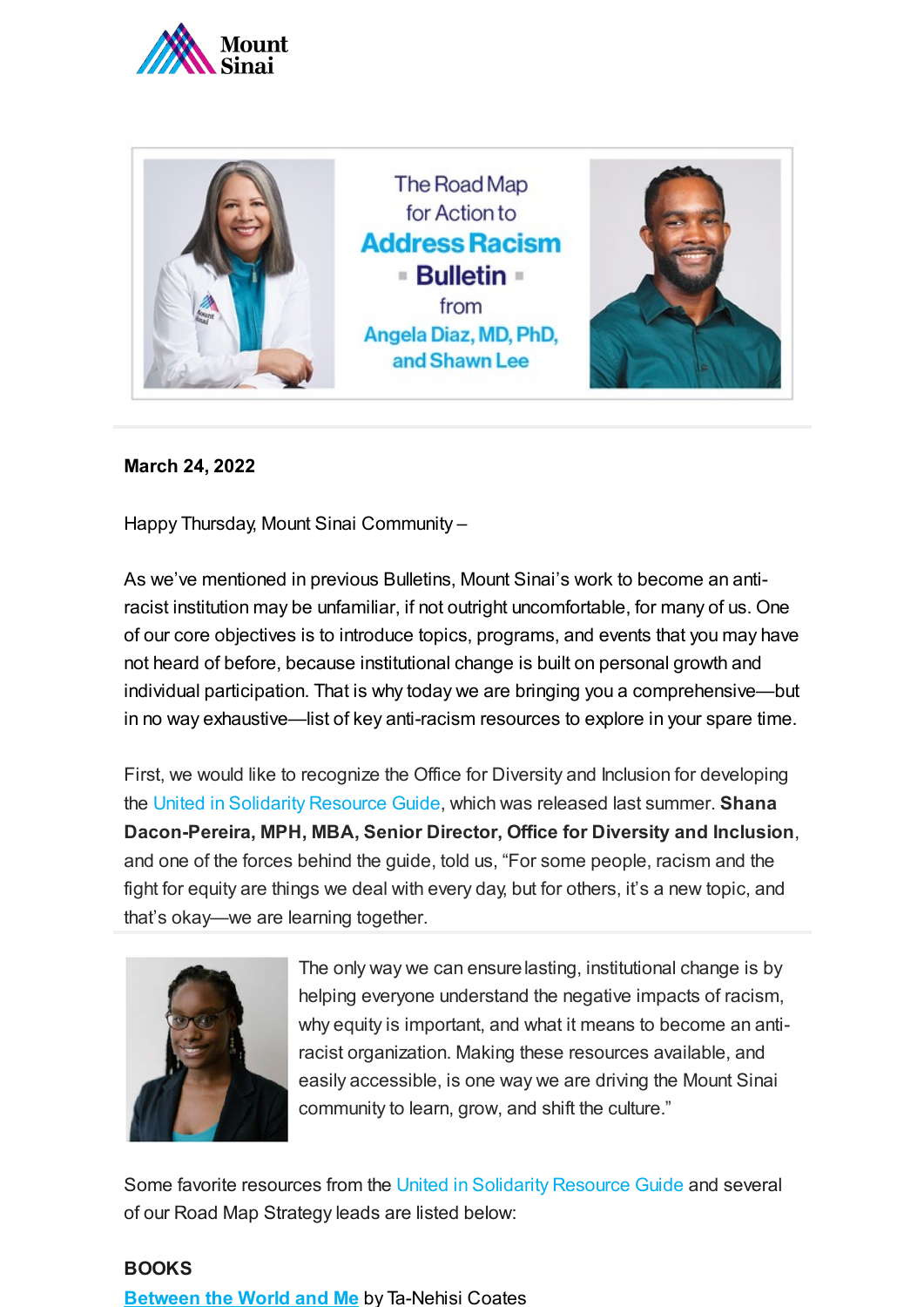"In a profound work that pivots from the biggest questions about American history and ideals to the most intimate concerns of a father for his son, Ta-Nehisi Coates offers a powerful new framework for understanding our nation's history and current crisis."

#### **[Caste: The Origins of Our Discontents](https://www.isabelwilkerson.com/retailers)** by Isabel Wilkerson

.

"A book steeped in empathy and insight, *Caste* explores, through layered analysis and stories of real people, the structure of an unspoken system of human ranking and reveals how our lives are still restricted by what divided us centuries ago."

# **[The Color of Law](https://www.epi.org/publication/the-color-of-law-a-forgotten-history-of-how-our-government-segregated-america/)** by Richard Rothstein

"In *The Color of Law (*published by Liverright in May 2017)*,* Richard Rothstein argues with exacting precision and fascinating insight how segregation in America —the incessant kind that continues to dog our major cities and has contributed to so much recent social strife—is the byproduct of explicit government policies at the local, state, and federal levels."

## **[The New Jim Crow: Mass Incarceration in the Age of Colorblindness](https://newjimcrow.com/about/buy)** by

#### Michelle Alexander

*"The New Jim Crow* is a stunning account of the rebirth of a caste-like system in the United States, one that has resulted in millions of African Americans locked behind bars and then relegated to a permanent second-class status—denied the very rights supposedly won in the Civil Rights Movement."

# **[The Sum of Us: What Racism Costs Everyone and How We Can Prosper](https://heathermcghee.com/)**

#### **Together** by Heather McGhee

*"The Sum of Us* is a brilliant analysis of how we arrived here: divided and selfdestructing, materially rich but spiritually starved and vastly unequal. McGhee marshals economic and sociological research to paint an irrefutable story of racism's costs, but at the heart of the book are the humble stories of people yearning to be part of a better America, including white supremacy's collateral victims: white people themselves."

# **[Stamped From the Beginning: The Definitive History of Racist Ideas in](https://www.ibramxkendi.com/stamped)**

#### **America** by Ibram X. Kendi

"In this deeply researched and fast-moving narrative, Kendi chronicles the entire story of anti-Black racist ideas and their staggering power over the course of American history. *Stamped from the Beginning* uses the life stories of five major American intellectuals to offer a window into the contentious debates between assimilationists and segregationists and between racists and antiracists."

#### **MOVIES AND TELEVISION**

# **[I Am Not Your Negro](http://www.iamnotyournegrofilm.com/)** directed by Raoul Peck

"Master filmmaker Raoul Peck envisions the book James Baldwin never finished, *Remember This House*. The result is a radical, up-to-the-minute examination of race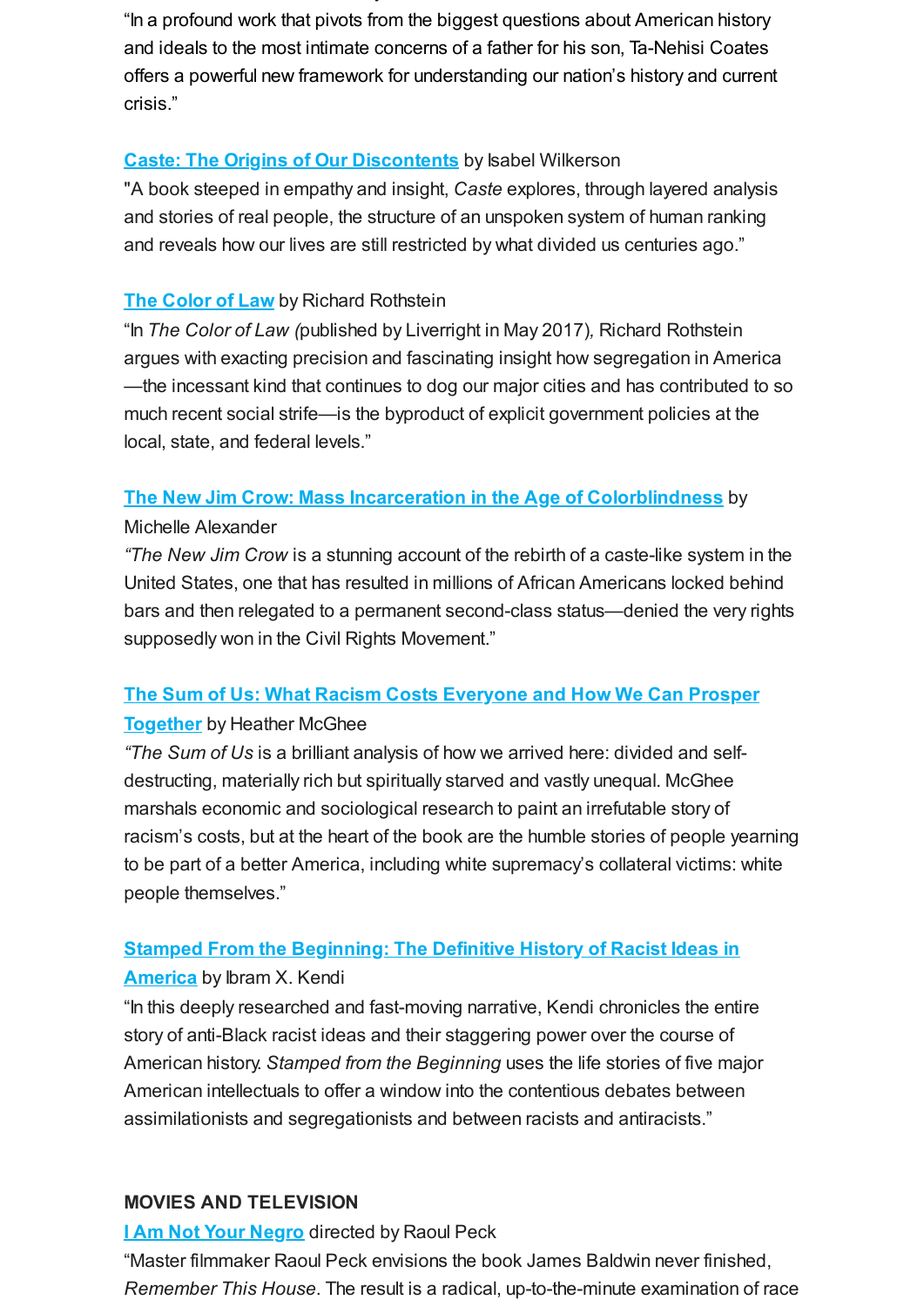in America, using Baldwin's original words and flood of rich archival material. *I Am Not Your Negro* is a journey into black history that connects the past of the Civil Rights movement to the present of #BlackLivesMatter. It is a film that questions black representation in Hollywood and beyond."

# **[United Shades of America](https://www.cnn.com/shows/united-shades-of-america)** starring W. Kamau Bell

"'United Shades of America' follows comedian and political provocateur W. Kamau Bell as he explores communities across America to understand the unique challenges they face."

# **[When They See Us](https://www.netflix.com/title/80200549) directed by Ava DuVernay**

"Five teens from Harlem become trapped in a nightmare when they're falsely accused of a brutal attack in Central Park. Based on the true story."

## **PODCASTS, LECTURES, AND MULTIMEDIA**

**[Allegories on Race and Racism](https://www.youtube.com/watch?v=GNhcY6fTyBM)**, a TEDxEmory Talk by Camara Jones, MD, PhD, MPH

"Dr. Camara Jones shares four allegories on 'race' and racism. She hopes that these 'telling stories' empower you to do something different, and that you will remember them and pass them on."

## **[Code Switch](https://www.npr.org/podcasts/510312/codeswitch)**, an NPR podcast

"What's Code Switch? It's the fearless conversations about race that you've been waiting for. Hosted by journalists of color, our podcast tackles the subject of race with empathy and humor. We explore how race affects every part of society—from politics and pop culture to history, food, and everything in between."

**[Voices of Mississippi: Artists and Musicians Documented](https://dust-digital.com/products/voices-of-mississippi-artists-and-musicians-documented-by-william-ferris)** by William Ferris "This watershed release represents the life's work of William Ferris, an audio recordist, filmmaker, folklorist, and teacher with an unwavering commitment to establish and to expand the study of the American South."

This list is a great starting point for anyone who wants to learn more about race and equity. We also encourage you to further your anti-racist education by joining us at an upcoming event.

All the best,

Angela and Shawn